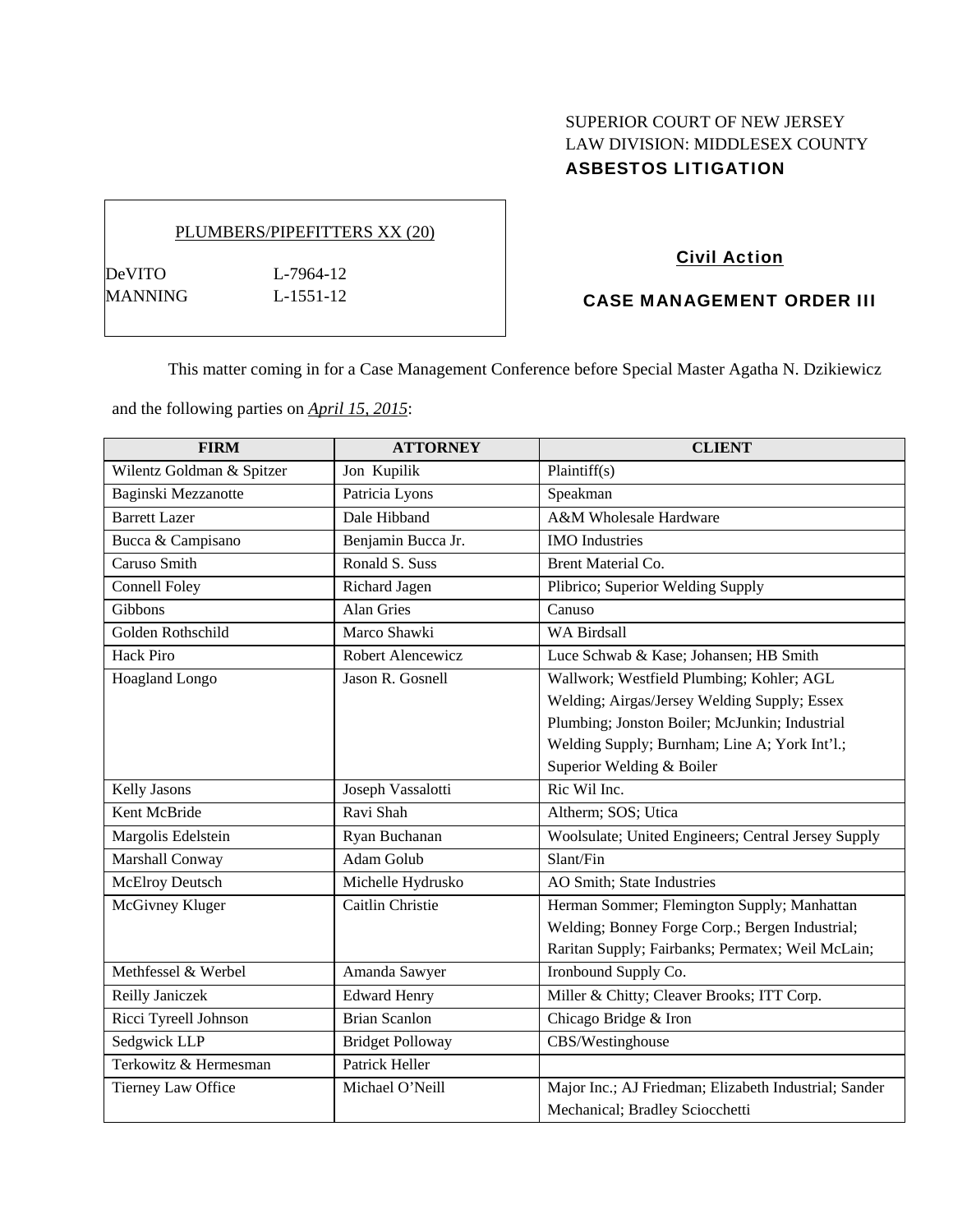IT IS on this **16th** day of **April, 2015**, *effective from the conference date;*

ORDERED as follows:

Counsel receiving this Order through computerized electronic medium (E-Mail) shall be deemed by the court to have received a copy of the filed original court document. Any document served pursuant to this Order shall be deemed to be served by mail pursuant to *R*.1:5-2.

These matters are hereby consolidated for discovery, case management and trial.

## **EARLY SETTLEMENT**

May 15, 2015 Settlement demands shall be served on all counsel and the Special Master by this date.

### **LIABILITY EXPERT REPORTS**

- July 31, 2015 Plaintiff shall identify its liability experts and serve liability expert reports or a certified expert statement by this date or waive any opportunity to rely on liability expert testimony.
- August 31, 2015 Defendants shall identify its liability experts and serve liability expert reports, if any, by this date or waive any opportunity to rely on liability expert testimony.

### **ECONOMIST EXPERT REPORTS**

- July 31, 2015 Plaintiff shall identify its expert economists and serve expert economist report(s), if any, by this date or waive any opportunity to rely on economic expert testimony.
- August 31, 2015 Defendants shall identify its expert economists and serve expert economist report(s), if any, by this date or waive any opportunity to rely on economic expert testimony.

#### **EXPERT DEPOSITIONS**

September 21, 2015 Expert depositions shall be completed by this date. To the extent that plaintiff and defendant generic experts have been deposed before, the parties seeking that deposition in this case must file an application before the Special Master and demonstrate the necessity for that deposition. To the extent possible, documents requested in a deposition notice directed to an expert shall be produced three days in advance of the expert deposition. The expert shall not be required to produce documents that are readily accessible in the public domain.

#### **PRE-TRIAL AND TRIAL**

June 19, 2015 @ 9:30am Settlement conference. All defense counsel shall appear with authority to negotiate settlement and have a representative authorized to negotiate settlement available by phone. Any request to be excused from the settlement conference shall be made to the Special Master no later than 4:00pm of the day prior to the conference.

\_\_\_\_\_\_\_\_\_\_\_\_\_\_\_\_\_\_\_\_\_\_\_\_\_\_\_\_\_\_\_\_\_\_\_\_\_\_\_\_\_\_\_\_\_\_\_\_\_\_\_\_\_\_\_\_\_\_\_\_\_\_\_\_\_\_\_\_\_\_\_\_\_\_\_\_\_\_\_\_\_\_\_\_\_\_\_\_\_\_\_\_\_\_\_\_\_\_\_\_\_\_\_\_\_\_\_\_\_\_